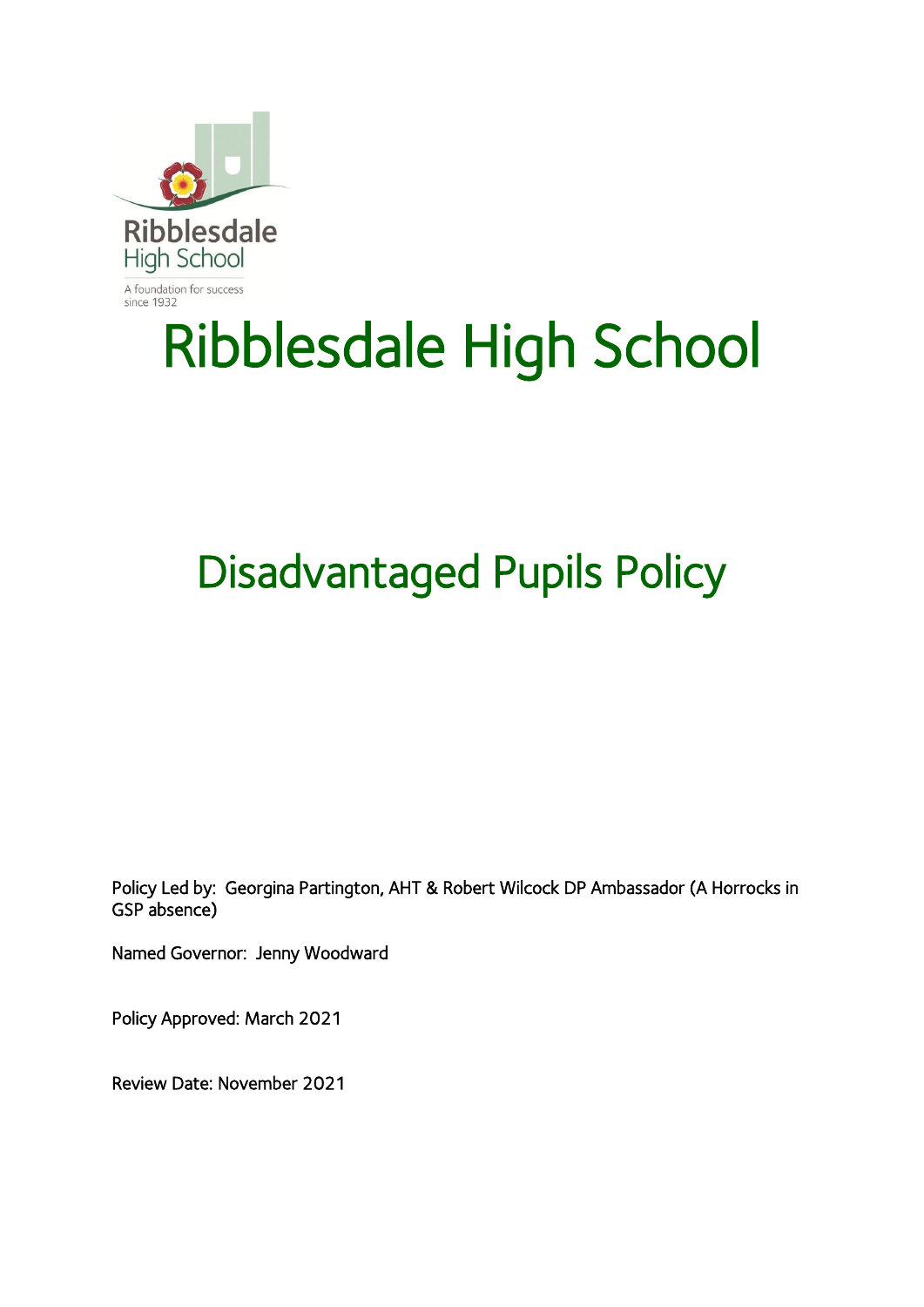### Disadvantaged Pupils Policy

#### Overarching Principles

- At Ribblesdale High School, all members of staff and governors accept responsibility for those pupils recognised as 'disadvantaged' and are committed to meeting their pastoral, social and academic needs.
- Every child under the care of this policy is valued, respected and entitled to develop to his/her full potential, irrespective of disadvantage.

#### Background to the Pupil Premium

Introduced in April 2011, the Pupil Premium is a government initiative that provides additional funding aimed at pupils from deprived backgrounds. Research shows that pupils from deprived backgrounds underachieve compared to their non-deprived peers. The Pupil Premium provides support to these pupils to accelerate their progress and help them to reach their potential.

The government has used pupils entitled to free school meals and those who are looked after as an indicator for deprivation. A fixed amount of money is allocated per pupil. The total sum given is based on the number of pupils registered for free school meals (including anyone who has been on the FSM register in the last six years) and who are looked after by the local authority. A premium has also been introduced for children whose parents are currently serving in the armed forces or are adopted from care. This service premium is designed to address the emotional and social well-being of these pupils.

#### Overall Objectives:

- Our school will ensure that the Pupil Premium funding reaches the groups of pupils for whom it was intended and that it makes a significant impact on their education and lives.
- The Pupil Premium will be used to provide additional educational support to improve progress and raise achievement for these pupils.
- The funding will be used to narrow and close the gap between the achievement of these pupils and their peers.
- The school will use the additional funding to address any underlying inequalities between children eligible for Pupil Premium and others.

#### How we will ensure effective use of the Pupil Premium

- The Pupil Premium will be clearly identifiable within the budget.
- The headteacher, in consultation with the governors, senior leadership team, Disadvantaged Pupils Ambassador and other staff, will decide how the Pupil Premium is spent for the benefit of the entitled pupils.
- In making provision for disadvantaged pupils, we recognise that not all pupils who receive free school meals will be disadvantaged or underachieving. We also recognise that not all pupils who are disadvantaged are registered for or qualify for free school meals. Therefore, the school will allocate support to any groups of pupils the school has legitimately identified as being disadvantaged.
- The school will assess the additional provision that should be made for the individual pupils, with special attention on early intervention to maintain high levels of attendance.